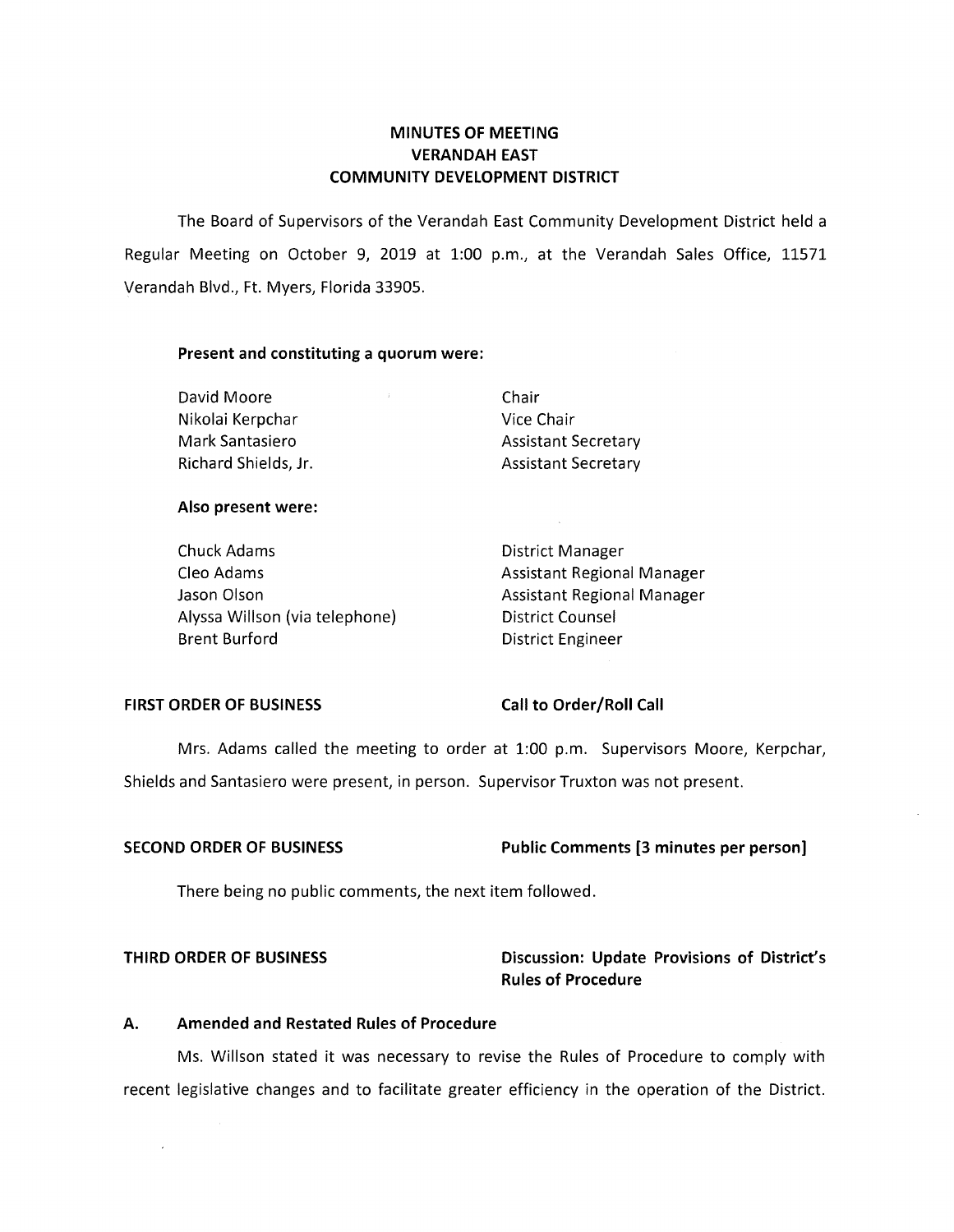The agenda package included a memorandum outlining the changes and a proposed Amended and Restated Rules of Procedure, which would require noticing a public meeting. A redline version to include the current rules and recent changes, would be transmitted to the Board.

**B. Resolution 2020-01, To Designate Date, Time and Place of Public Hearing and Authorization to Publish Notice of Such Hearing for the Purpose of Adopting Amended and Restated Rules of Procedure; and Providing an Effective Date** 

Mrs. Adams presented Resolution 2020-01.

**On MOTION by Mr. Moore and seconded by Mr. Kerpchar, with all in favor, Resolution 2020-01, To Designate Date, Time and Place of Public Hearing for January 8, 2020 at 1:00 p.m. at the Verandah Sales Office, 11571 Verandah Boulevard, Fort Myers, Florida 33905 and Authorization to Publish Notice of Such Hearing for the Purpose of Adopting Amended and Restated Rules of Procedure; and Providing an Effective Date, was adopted.** 

## **FOURTH ORDER OF BUSINESS Discussion: Culvert Service Life Estimator**

Mr. Moore stated that, after reading the Anhual Culvert and Lake Inspection Report, he requested this item be placed on the agenda to discuss how to address culverts identified with apparent erosion. He also spoke to Mrs. Adams about the life expectancy and whether the District planned to budget appropriately.

Mrs. Adams stated the Culvert Service Life Estimator was 100 years and beyond. Mr. Burford stated Mr. Robson prepared the Report for Mediterra and confirmed that the pipes have a 100-year lifespan; therefore, any replacement would not be during their lifetime. The District should inspect the pipes for sedimentation and the joints for separation, periodically, in order to identify those that need to be cleaned and to address any gaps.

Since the Report identified erosion at various outfall structures but not the pipes, Mr. Moore asked if any follow up was necessary. Mrs. Adams stated SOLitude Lake Management (SOLitude) is contracted to perform annual inspections and prepare an inspection report identifying areas that should be addressed sooner rather than later. Future reports would be presented to the Board.

2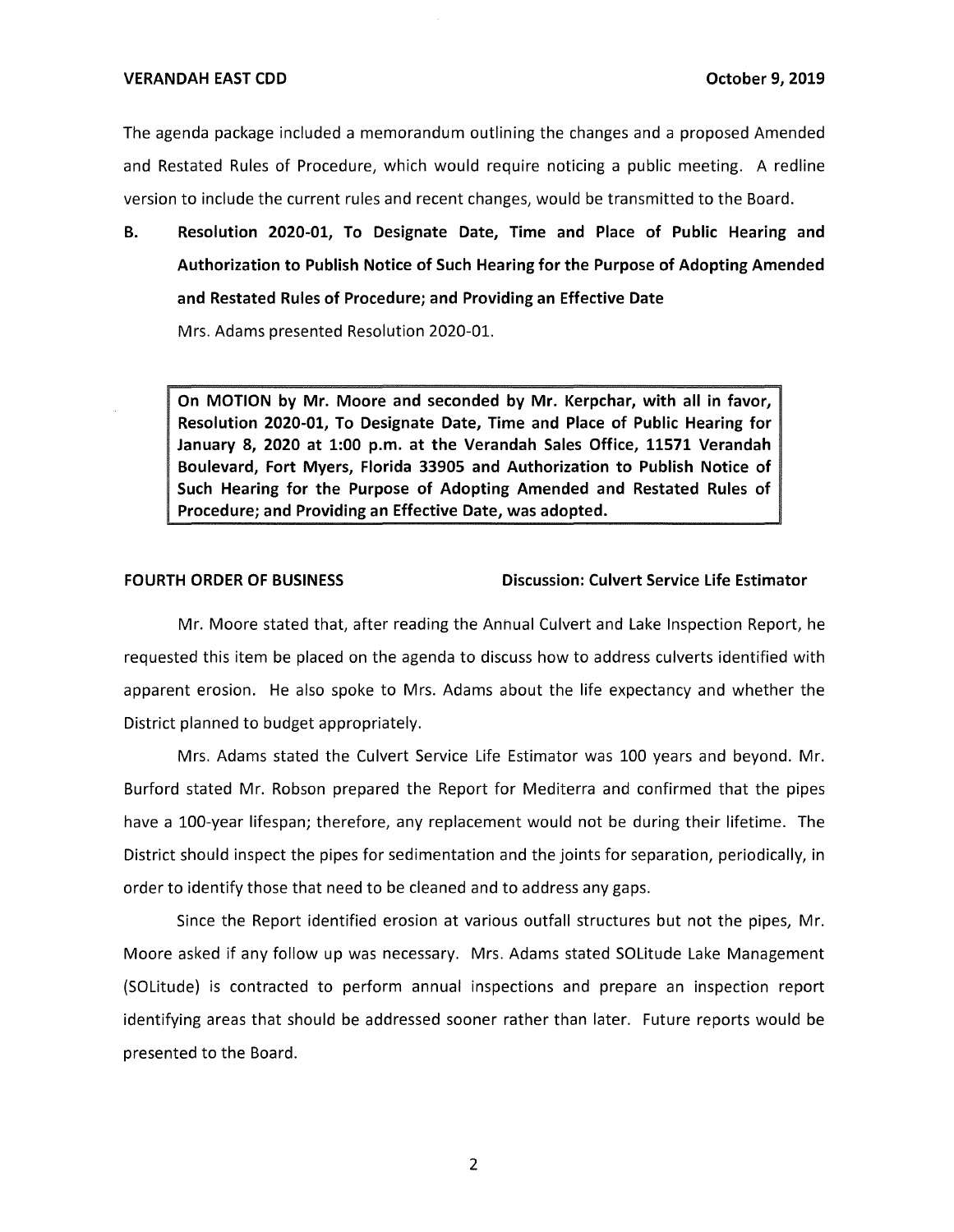# **FIFTH ORDER OF BUSINESS Acceptance of Unaudited Financial Statements as of August 31, 2019**

Mrs. Adams presented the Unaudited Financial Statements as of August 31, 2019. The Financials were accepted.

# **SIXTH ORDER OF BUSINESS Approval of August 14, 2019 Public Hearing and Regular Meeting Minutes**

Mrs. Adams presented the August 14, 2019 Public Hearing and Regular Meeting Minutes.

**On MOTION by Mr. Kerpchar and seconded by Mr. Moore, with all in favor, the August 14, 2019 Public Hearing and Regular Meeting Minutes, as presented, were approved.** 

# **SEVENTH ORDER OF BUSINESS STATES STAFF REPORTS**

# **A. District Counsel: Hopping Green & Sams, P.A.**

• Hopping Green & Sams 2019 Rates

Ms. Willson presented the Hopping Green & Sams 2019 Rates proposal to increase its billing rates, effective November 1, 2019. Discussion ensued regarding the affect of this change on the annual budget; which was not available since engineering and legal service hours fluctuate; however, the services and budget were expected to increase due to the Rules being updated and responding to the Department of Environmental Protection (DEP) request about the District's boundaries and how the District discharges to the estuary. The current HG&S fee agreement and rate schedule would be sent to the Board.

**On MOTION by Mr. Moore and seconded by Mr. Santasiero, with all in favor, the Hopping Green & Sams 2019 Rates, were approved.** 

**B. District Engineer: Johnson Engineering, Inc.**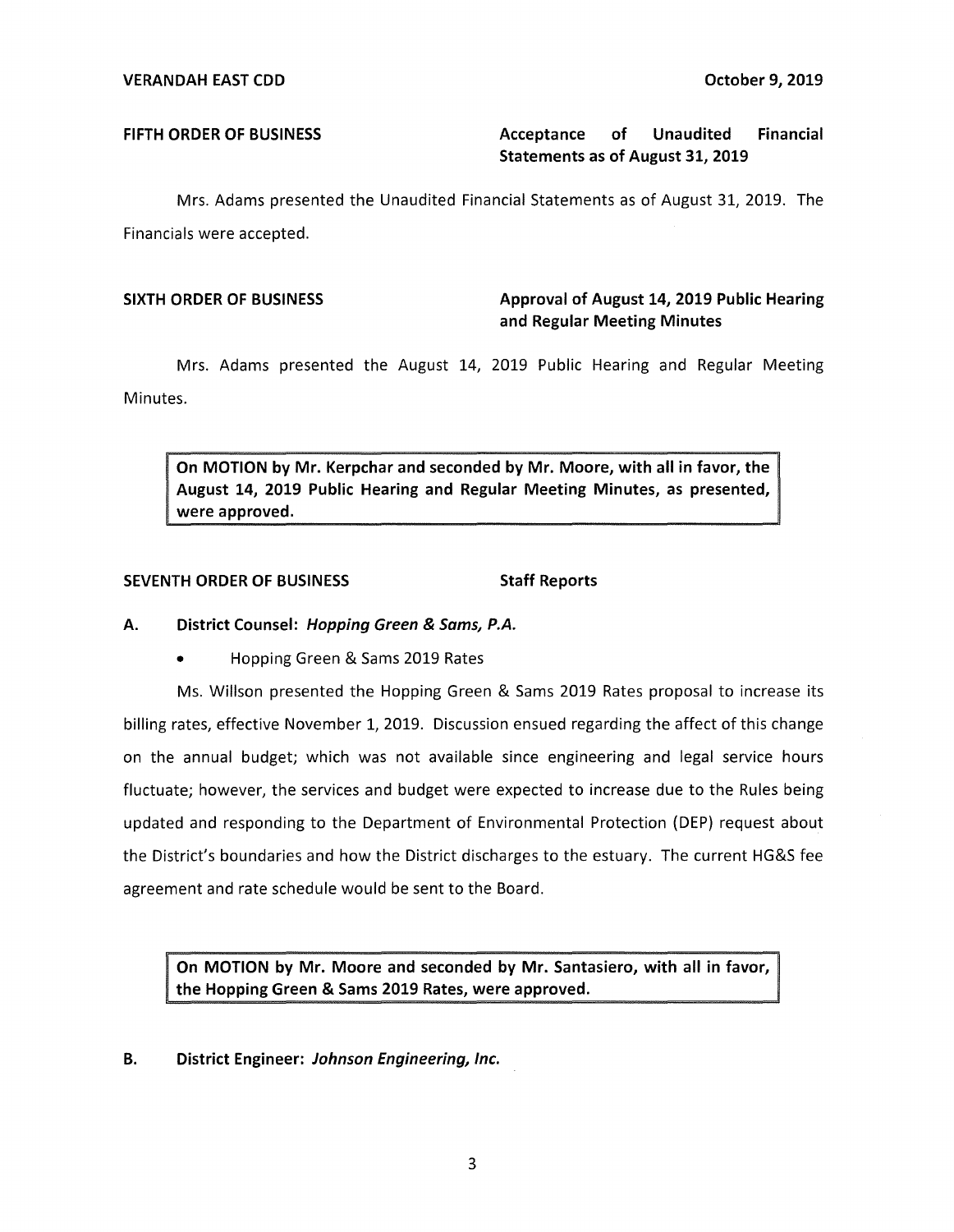In response to a question at the last meeting, Mr. Burford stated that the last Amblewind Cove Way requisition was for utilities, in 2017; he would research whether the stormwater was in place, prior to that date, as the item presented in June was for Magnolia Point.

# **C. District Manager: Wrathe/1, Hunt & Associates, LLC**

• **NEXT MEETING DATE: January 8, 2020 at 1:00 P.M.** 

### o **QUORUM CHECK**

Supervisors Shields, Santasiero, Kerpchar and Moore confirmed their attendance, in person, at the January 8, 2020 meeting. Supervisor Truxton would not attend.

## **EIGHTH ORDER OF BUSINESS Supervisors' Requests**

Mr. Shields asked for the summer agenda to include the three seats transitioning to the General Election. Mr. Adams stated the qualifying period would be in June 2020. Mrs. Adams stated that Seats 3, 5 and 4, currently held by Mr. Kerpchar, Mr. Moore and Mr. Truxton, respectively, were up for election in 2020.

Supervisors Shields and Santasiero requested hard copies of the agenda package.

### **NINTH ORDER OF BUSINESS Adjournment**

There being no further business to discuss, the meeting adjourned.

**On MOTION by Mr. Kerpchar and seconded by Mr. Moore, with all in favor, the eeting adjourned at 1:36 p.m.** 

### [SIGNATURES APPEAR ON THE FOLLOWING PAGE]